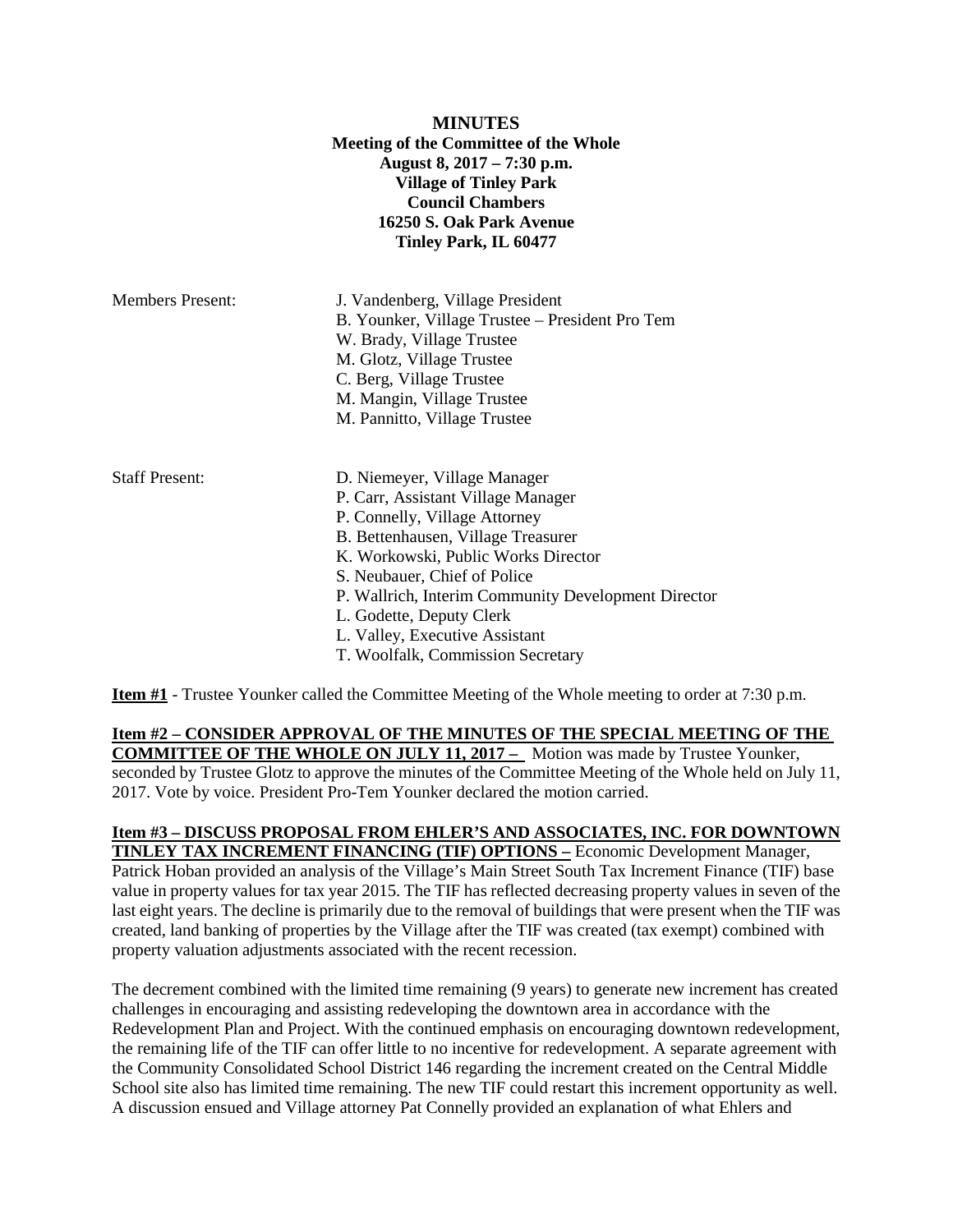Associates would do. The Village would hire Ehlers to establish a new downtown TIF which would include portions of the existing Main Street South TIF and other areas targeted for redevelopment. The existing Main Street South TIF would be terminated. This would reset current development opportunities.

Village business owner, Vince Secettori spoke on behalf of support of the new TIF and Paula Wallrich provided additional information on why a new TIF is necessary stating that the concept of a TIF is to create development that wouldn't happen except for the increment and incentives that could be provided by the Village. There are lots of criteria that can be used for a TIF.

This will be up for discussion at a the future meeting and Ehlers and Associates would be invited to conduct a presentation.

**Item #4 – RECEIVE UPDATE ON THE STRATEGIC PLAN –** Village Manager Dave Niemeyer provided an update on the highlights of the Strategic Plan and on the status of key projects. Some of the projects discussed included: an 18 month project to improve the beautification of downtown and other key areas of the Village and an 18-24 month project to resolve our ongoing water meter issues in a positive manner.

He has asked the board to consider some of the things that are not in the plan. The goal is to present budget priorities.

**Item #5 – DISCUSS EMPLOYEE RESIDENCY REQUIREMENT ORDINANCE –** Village Manager Dave Niemeyer asked for a final decision on the residency issue for full time employees. At the last COW meeting on July 11, 2017 the Village Board authorized staff to eliminate the residency requirement for the Community Development Director and Building Official position and replace it with a 30 mile radius requirement. The Village Manager, Police Chief and Fire Chief would be required to live in the community.

There are several positions that the Village is looking to hire for including an IT Manager and a full time accountant.

The residency requirement for Police Officers was recently eliminated from the police collective bargaining agreement as a result of a stipulated arbitration and instead officers are now required to live within 30 miles of the Village (within Illinois). The Committee should discuss whether they would recommend eliminating the residency requirement for other employees.

Village Manager would like direction on the residency rule to start recruitment for a Community Development Director and a Building Inspector as soon as possible.

It is suggested that the Village Manager, Police Chief and Fire Chief should live in the community. The Village Manager would like the Committee to consider the 30 mile radius residency rule.

Motion was made by Trustee Younker, seconded by Trustee Mangin to approve the Residency Requirement Ordinance as presented. Vote on Roll Call: Ayes: Trustee Younker, Trustee Pannitto, Trustee Berg, Trustee Brady, Trustee Mangin. Nays: Trustee Glotz. President Pro-Tem Younker declared the motion carried.

**ITEM #6 – DISCUSS THE HIRING OF A TEMPORARY PLANNER –** Village Manager provided an overview of the staffing shortage and asked the board for approval to hire a temp. With the reorganization of the Planning, Building and Economic Development Department into the Community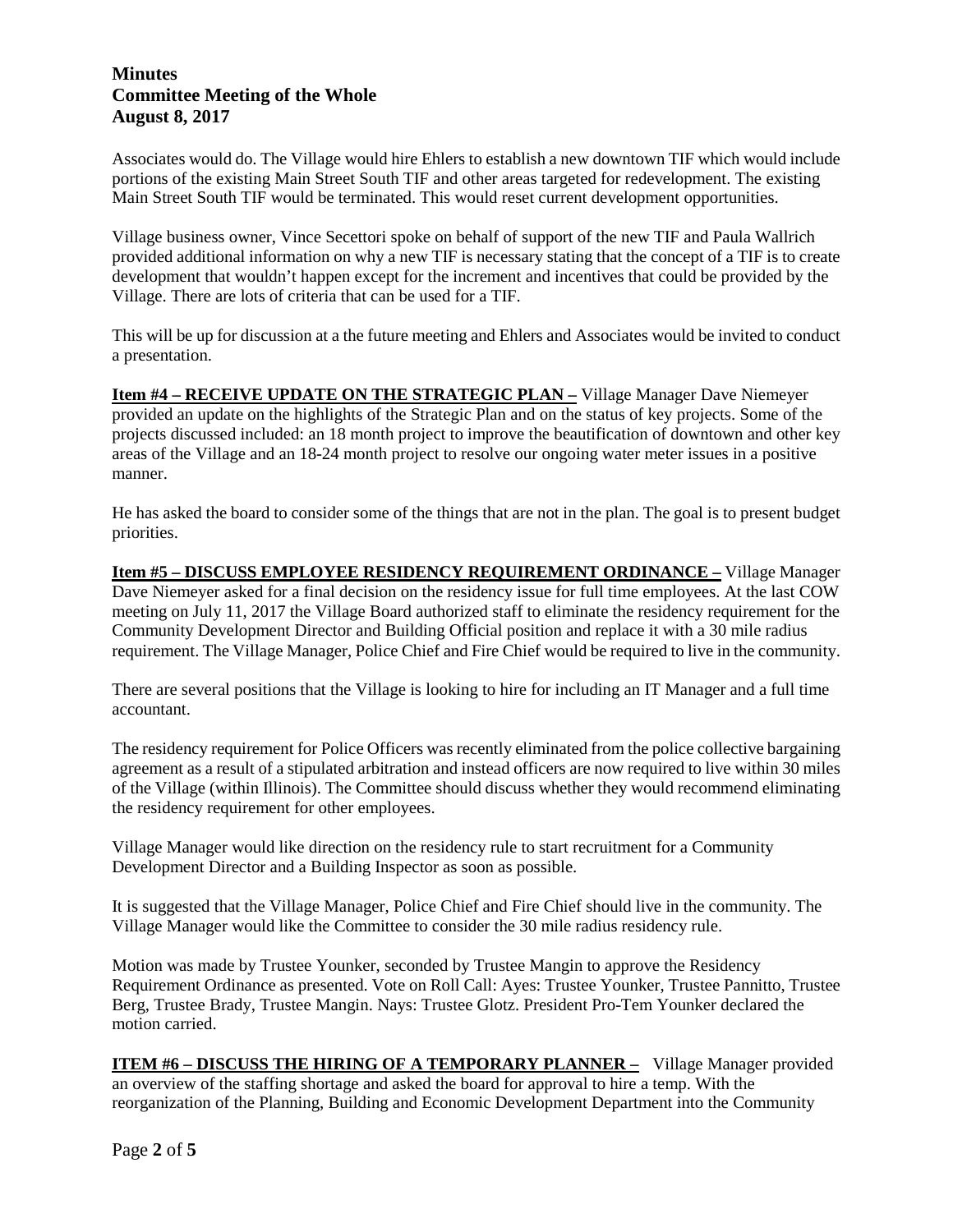Development Department there have been several transitions with staff. Since February 2016, the Department has assumed the roles of the Planning Director, Building Director and until the hiring of Patrick Hoban, the Economic Development Director. With the recent resignation of the Building Official, Paula Wallrich has reassumed the Building Manager's responsibilities. While Wallrich continues in her previous role as Deputy Planning Director, her managerial responsibilities limit the amount of time she can devote to planning. Stephanie Kisler has done a great job taking on new responsibilities for current planning tasks (Plan Commission and Zoning Board of Appeals) however, there are several long range projects (Branding, Downtown Master Plan, Text amendments, Design Guidelines) and upcoming development projects (Boulevard, Bremen Cash Store, Residences) that need additional staffing. The Community Development Director and Building Manager positions will be advertised shortly; however it most likely will 3-4 months before those positions will be filled.

In addition to the a staffing shortage, Kisler will take time off for her wedding in September and Wallrich is expected to out on medical leave in September or early October.

Staff is requesting the hiring of a temporary planner to assist the Planning Division in completing short and long range projects until budgeted positions are filled. This person would work between 25-40 hours weekly and GovTemp would be paid between \$63-\$75, the candidate would earn between \$45-\$55/hour. The position would be terminated once the Community Development Director and Building Manager are hired and Wallrich returns from medical leave.

**ITEM #7 – DISCUSS RESOLUTION OPPOSING COOK COUNTY BEVERAGE TAX –** Trustee Pannitto recused himself from discussion as he is an employee of Cook County. Village Manager Dave Niemeyer discussed Cook County's recently enacted a one cent per ounce tax on sweetened beverages which was effective July 1, 2017. It has been challenged in the courts and it was upheld and went into effect the week of August 7, 2017 though Illinois Retail Merchants Association is pursuing further appeals.

Cook County Commissioner Morrison has asked the Village of Tinley Park for their opinion on this tax. He sent the Village a resolution that Orland Park recently passed opposing the tax. One of the challenges for the Village is that the tax affects businesses in Cook County but not those in Will County.

Village Attorney Pat Connelly provided information on the taxation stating that no municipality has the authority to opt out of county taxation. A resolution to oppose the tax will be completed for next meeting.

#### **ITEM #8 – DISCUSS AMENDMENT TO THE MUNICIPAL CODE CHAPTER 92.14 –**

**ANIMALS/POULTRY** – Paula Wallrich provided an updated on the zoning ordinance that regulates the keeping of Poultry within 100 feet of any church or school or any residence.

Subsequent to the discussions in 2016 Staff was directed to postpone any enforcement of the current codes until revision were made; however due to staffing constraints there have been no recommendations regarding amending the current code. Code Enforcement staff continue to receive complaints regarding the keeping of poultry along with inquiries and requests from those wishing to keep poultry. Staff is seeking direction as to whether to maintain or amend the current requirements regarding the keeping of poultry on residential property. In 2016 residences for Hens for Tinley asked the Village to relax the ordinance.

There are residents with poultry throughout the Village and there is no consistent rule.

Village resident Bridgette Bleeze is a poultry owner and effectively submitted letters and documentation to the Village in the past to change the ordinance. She has submitted guidelines to Village Manager Dave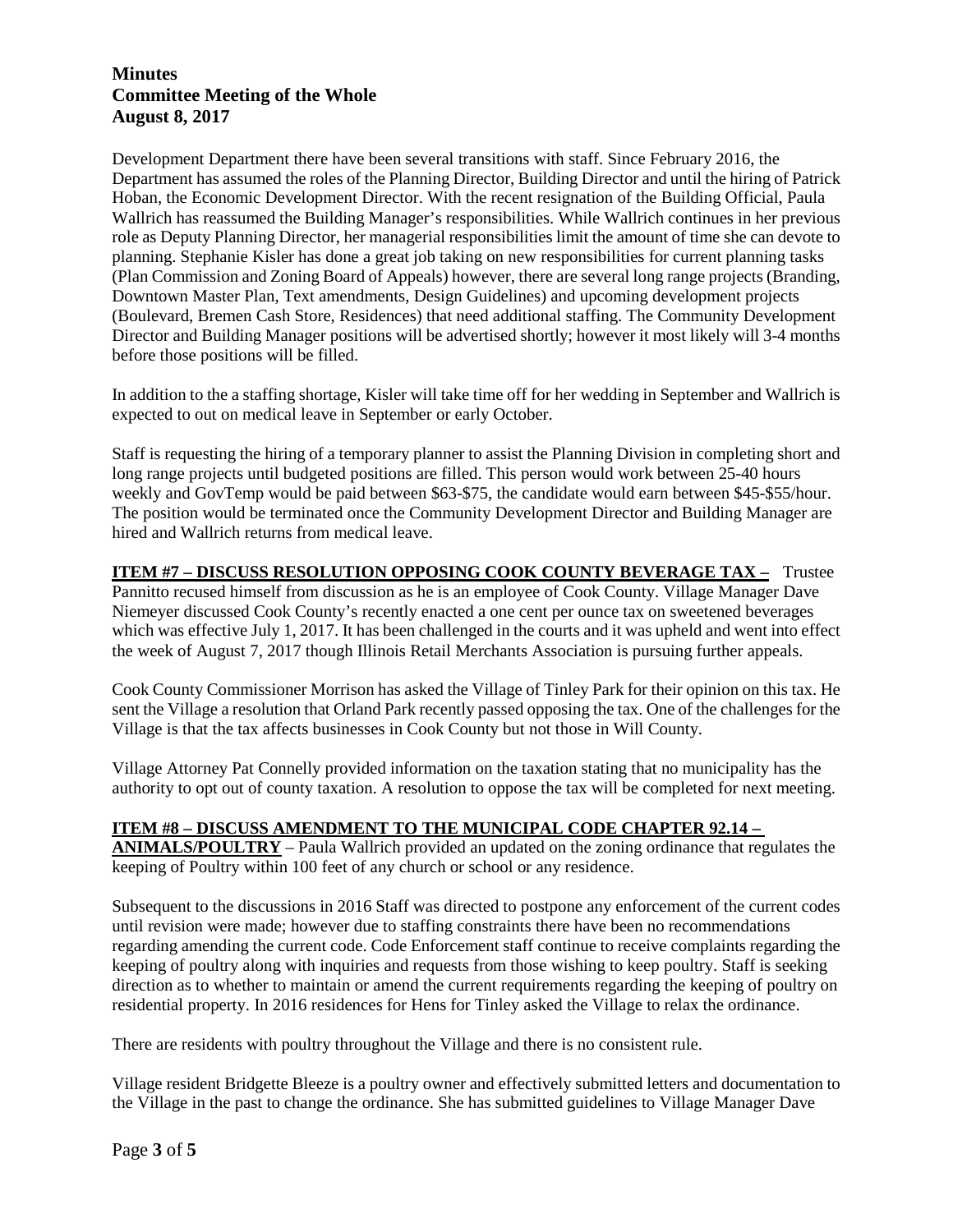Niemeyer. Bridgette says she keeps the chickens confined and the hens are not noisy and that she has not received any complaints from neighbors.

A discussion ensued regarding guidelines and how to effectively change the ordinance to benefit residents on both sides of the issue.

Resident 2 – Stated that she has eight (8) chickens and that her neighbors are ok with her pets. She says she believes that if you take care of the chickens and keep the living quarters clean, there should be no problems with neighbors.

Resident 3 – Stated that she would prefer not to have chickens in the area. Her neighbors have chickens and they are not fenced in and the owners are not taking care of the living space for the animals.

Resident 4 – Stated that he has chickens and provided information that several surrounding towns have adopted. He invited the Committee to visit his home to see how he maintains the living quarters for the chickens.

The board asks the owners if they could write down their addresses as they would like to visit the homes of some of the residents who have chickens to assist with the decision to provide guidelines.

### **ITEM #9 – RECEIVE COMMENTS FROM THE PUBLIC –**

Dan McMillion providing additional information on the importance of the TIF and what it would mean for the Village.

Mike Stuckley addressed the Committee again about the hiring of village engineer Ian Wade. He is concerned about the debt incurred by the Village because the engineer quit.

Mr. Stuckley inquired about rumors he heard and Mayor Vandenberg addressed his concerns.

#### **ADJOURNMENT**

Motion was made by President Pro-Tem Younker, seconded by Trustee Glotz, at 8:50 p.m. to adjourn to Executive Session to discuss:

- A. LITIGATION, WHEN AN ACTION AGAINST, AFFECTING OR ON BEHALF OF THE PARTICULAR PUBLIC BODY HAS BEEN FILED AND IS PENDING BEFORE A COURT OR ADMINISTRATIVE TRIBUNAL, OR WHEN THE PUBLIC BODY FINDS THAT AN ACTION IS PROBABLE OR IMMINENT, IN WHICH CASE THE BASIS FOR THE FINDING SHALL BE RECORDED AND ENTERED INTO THE MINUTES OF THE CLOSED MEETING.
- B. THE APPOINTMENT, EMPLOYMENT, COMPENSATION, DISCIPLINE, PERFORMANCE, OR DISMISSAL OF SPECIFIC EMPLOYEES OF THE PUBLIC BODY OR LEGAL COUNSEL FOR HE EMPLOYEES OF THE PUBLIC BODY OR LEGAL COUNSEL FOR THE PUBLIC BODY, INCLUDING HEARING TESTIMONY ON A COMPLAINT LODGED AGAINST AN EMPLOYEE OF THE PUBLIC BODY OR AGAINST LEGAL COUNSEL FOR THE PUBLIC BODY TO DETERMINE ITS VALIDITY.